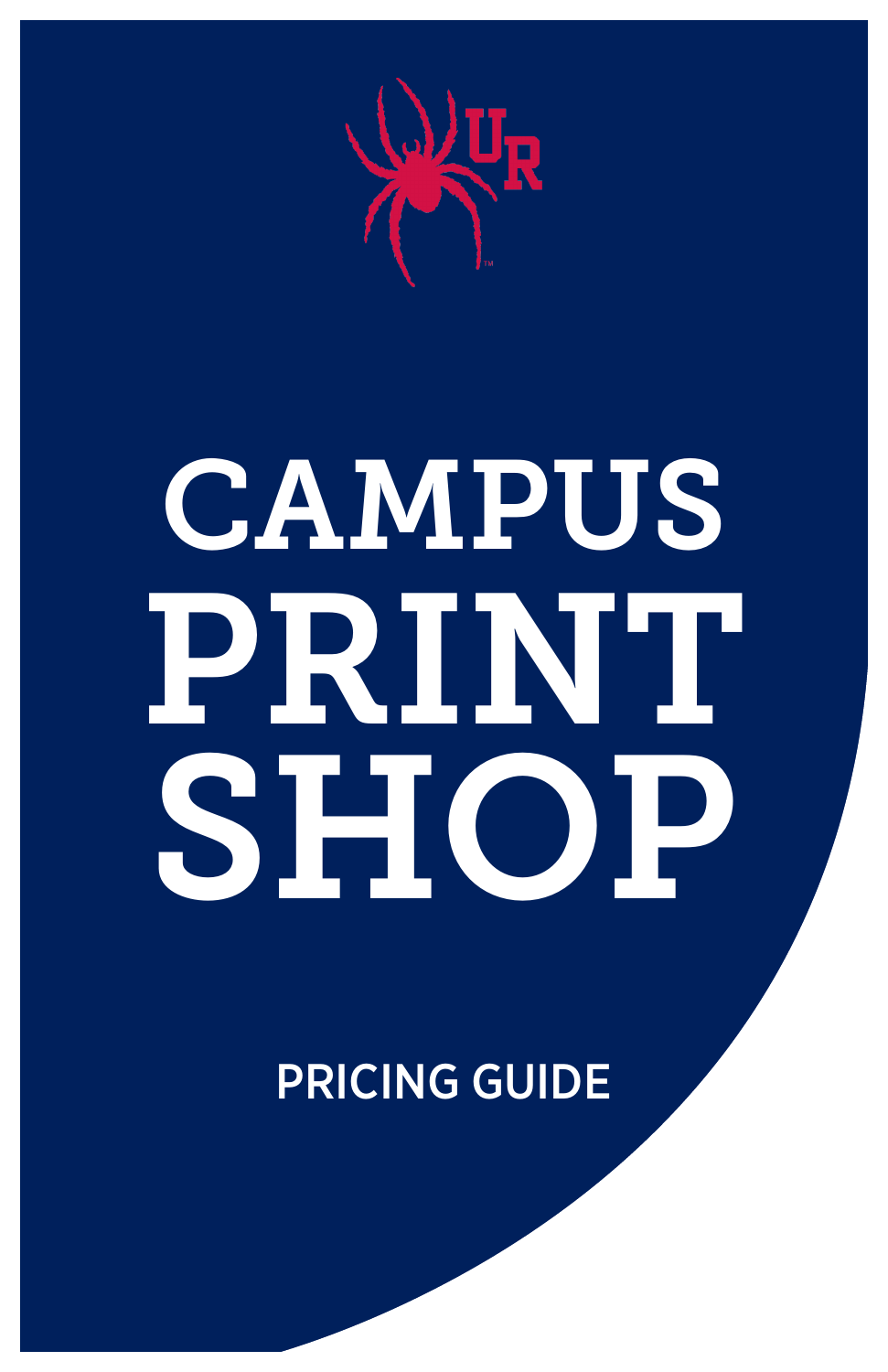#### PRINTING

| <b>SIZE</b>                 | <b>BLACK &amp; WHITE</b> |                          |                     | <b>COLOR</b>        |
|-----------------------------|--------------------------|--------------------------|---------------------|---------------------|
|                             | <b>SINGLE SIDED</b>      | <b>DOUBLE SIDED</b><br>٠ | <b>SINGLE SIDED</b> | <b>DOUBLE SIDED</b> |
| 8.5 X 11<br>(Letter)        | \$0.05                   | \$0.10                   | \$0.35              | \$0.70              |
| 8.5 X 14<br>(Legal)         | \$0.07                   | \$0.14                   | \$0.40              | \$0.80              |
| $11 \times 17$<br>(Tabloid) | \$0.10                   | \$0.20                   | \$0.50              | \$1.00              |
| 12 X 18<br>(Poster)         | \$0.14                   | \$0.28                   | \$0.70              | \$1.40              |
| 13 X 19<br>(Poster)         | \$0.16                   | \$0.32                   | \$0.80              | \$1.60              |

*\*Additional cost for special paper and/or cardstock*

#### SPECIAL PRINTING SUPPLIES

|                                                    | <b>Color \$0.65</b> |
|----------------------------------------------------|---------------------|
| Photos (On heavy gloss stock)                      |                     |
|                                                    |                     |
| $\tau$ . $\tau$ , and the set of the set of $\tau$ |                     |

| Table Tents (Merged with names) |  |
|---------------------------------|--|
|                                 |  |
| Red & Cream 52.75               |  |

Tabs.............................................\$0.28ea + Setup

*\*We have much more to offer. Email us with your ideas, projects, & inquiries!*

| <b>UR Stationery</b><br>Business Cards\$30.00+<br>#10 Envelopes\$125.00+ |  |
|--------------------------------------------------------------------------|--|

## SCANNING

We can also scan and send documents to your email address for \$0.25 ea.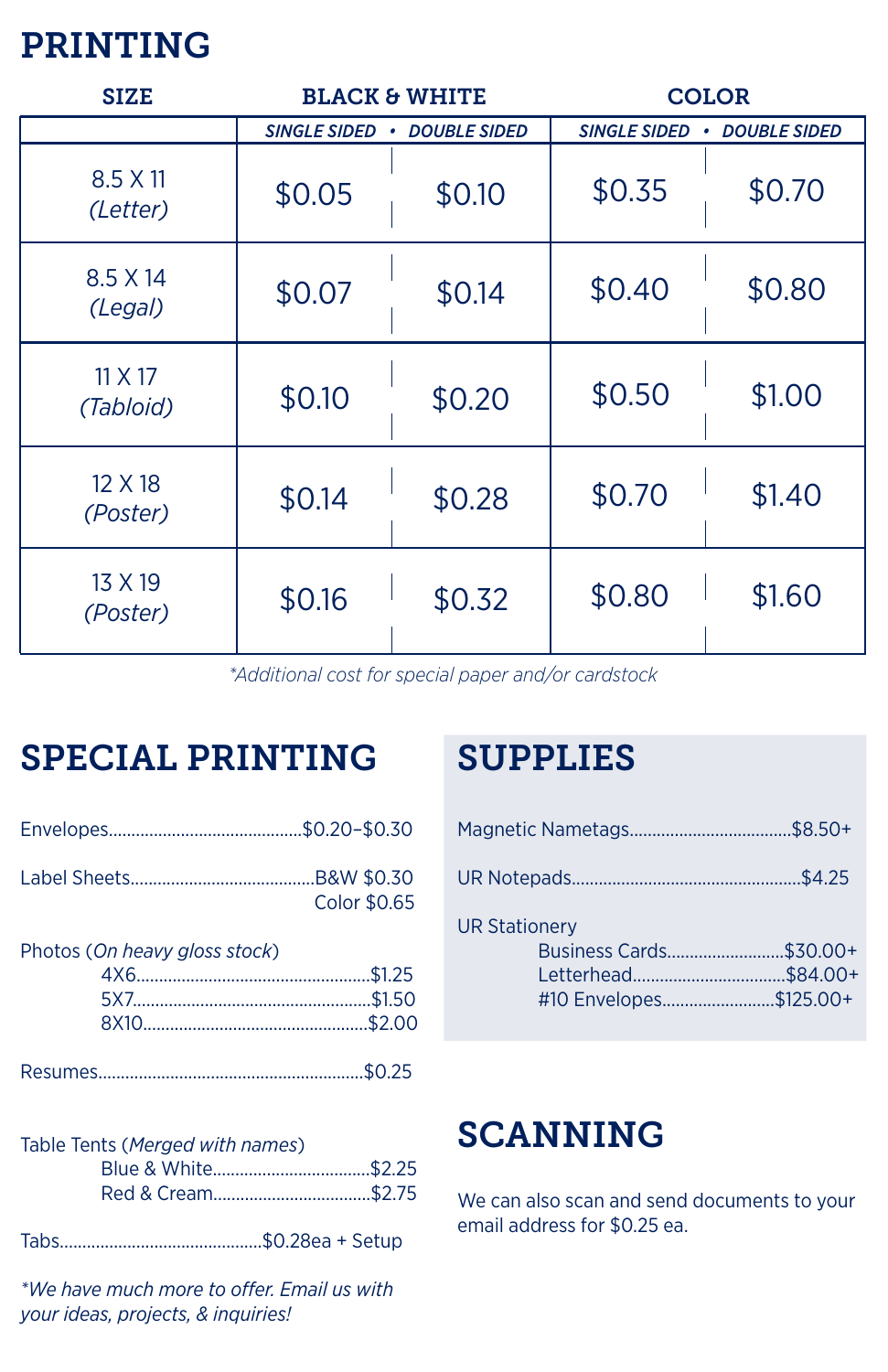#### FINISHING

## BINDING

## DIRECTIONAL SIGNS

These are the signs posted around campus on stakes. We offer 2 types (both are waterproof):

13X19 Laminated Signs (Single sided only).......................................................................................\$3.80 12X18 Coroplast Signs..........................................................Single-sided \$6.00 • Double sided \$9.00

*\*Wooden or wire stakes are \$1 each & adhesive arrows are \$0.25 each.*

## STICKERS/DECALS

Removable decals come in clear, white, and fabric finishes. Feel free to stop by and see/feel our samples. All decal material is priced at \$7 sq/ft. Below are some of our most popular sizes:

#### GRAPHIC DESIGN

We have a Graphic Designer on staff to help with overall design, layout, ideas, & execution. Design work usually starts around \$25, and can increase depending on the scope of work & timeline. Email us with your project and we'll be happy to assist.